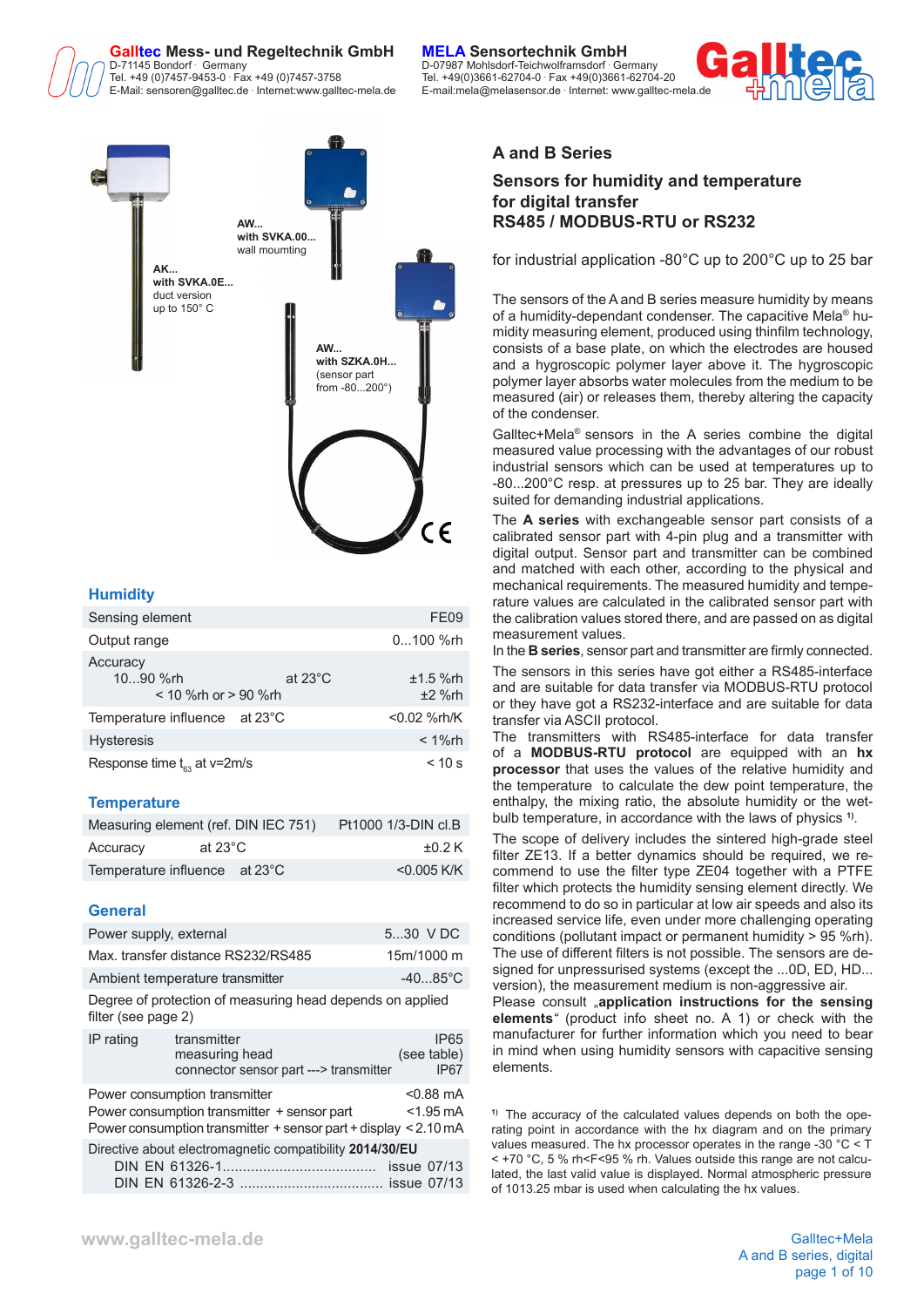### **Order designations for fixed sensor parts**

| Series                                                                  | <b>B</b> Series                                                               | B              |
|-------------------------------------------------------------------------|-------------------------------------------------------------------------------|----------------|
|                                                                         | duct version                                                                  | Κ              |
| Design                                                                  | wall mounting                                                                 | W              |
|                                                                         | two-piece design                                                              | Ζ              |
| Physical output                                                         | humidity dependant variable of the hx diagram and<br>temperature              | K              |
|                                                                         | RS485 MODBUS RTU protocol                                                     | M              |
| Output signal                                                           | RS232 ASCII                                                                   | R              |
|                                                                         | operating temperature -40 up to 85°C (standard)                               | 00             |
|                                                                         | pressure-proof 20mbar10bar at -40 to 85°C                                     | 0 <sub>D</sub> |
|                                                                         | ammonia resistant -4085°C                                                     | 11             |
|                                                                         | vibration protected sealing -4085°C                                           | 0V             |
| Special version                                                         | operating temperature -50150°C (duct version)                                 | 0E             |
|                                                                         | pressure-proof 20mbar10bar at -50150°C                                        | <b>ED</b>      |
|                                                                         | ammonia resistant -50150°C (duct version)                                     | 1E             |
|                                                                         | operating temperature -80200°C (2-piece design)                               | 0H             |
|                                                                         | design thermally decoupled -80200°C                                           | <b>TH</b>      |
| Output range 1                                                          | see table below and page 6                                                    |                |
| Output range 2                                                          | see table below and page 6                                                    |                |
| Voltage supply                                                          | 530 VDC                                                                       | 5              |
| Filters for K- and<br>Z-design<br>(filter programme<br>see product info | sintered metal filter of stainless steel ZE13 (standard),<br><b>IP65</b>      | 13             |
|                                                                         | stainless steel filter with PTFE membrane ZE26, IP65                          | 26             |
|                                                                         | open filter of high-grade steel ZE04 and PTFE<br>protection, IP00             | 94             |
| F5.1)                                                                   | stainless steel filter with mounted PTFE filter ZE28                          | 28             |
|                                                                         | PTFE filter Ø 15mm, IP65                                                      | 29             |
|                                                                         | protective plastic basket, open, conductive metal-<br>lized finish ZE16, IP30 | 16             |
| Filters for W-design                                                    | ZE16 with PTFE protection IP30                                                | 9G             |
| (filter programme<br>see product info                                   | ZE16 with inserted filter gauze made of stainless<br>steel (ZE17), IP30       | 17             |
| F5.1)                                                                   | PTFE filter Ø 20mm, IP65                                                      | 18             |
|                                                                         | membrane filter ZE20 IP54                                                     | 20             |
|                                                                         | sintered filter of stainless steel ZE21, IP65                                 | 21             |
|                                                                         | with display (only MODBUS)                                                    | yDx            |
| Type of connection<br>and<br>characteristics                            | cable length, sensor part ->transmitter 1.5m<br>(standard)                    | 1Kx            |
| of design                                                               | special cable length in m rounded up <sup>2)</sup>                            | yyx            |
|                                                                         | other specialities (special type)                                             | YYY            |

<sup>2)</sup> In 0.5m steps, for sensors with temperature range < -40 and > 85°C the maximum length is 5m

x Tube length depends on sensor type and special design

### **Order designations for transmitters of A Series**

| Series          | <b>Transmitter</b>                                               | A                           |
|-----------------|------------------------------------------------------------------|-----------------------------|
| Design          | duct version                                                     | Κ                           |
|                 | wall mounting                                                    | W                           |
| Physical output | humidity dependant variable of the hx diagram<br>and temperature | Κ                           |
|                 | RS485 MODBUS-RTU protocol                                        | M                           |
| Output signal   | RS232 ASCII                                                      | R                           |
| Special version | none                                                             | 00                          |
| Output range 1  | see table on page 6 "Modbus register"                            | 0000                        |
| Output range 2  |                                                                  |                             |
| Voltage supply  | 530 VDC                                                          | 5                           |
| Filter          | none                                                             | 00                          |
| Characteristics | with display (MODBUS only)                                       | 0 <sub>D</sub> <sub>0</sub> |
| of design       | specialities of design                                           | Yxx                         |

#### **Order des. for exchangeable sensor parts of S Series**

| <b>Series</b>   | <b>S</b> Series                                                                                           | S          |
|-----------------|-----------------------------------------------------------------------------------------------------------|------------|
|                 | stainless steel Ø 15 mm                                                                                   | $\vee$     |
| Design          | stainless steel Ø 15 mm, two-piece                                                                        | Z          |
| Physical output | rel. humidity active +temp. active                                                                        | K          |
| Output signal   | digital ASCII Galltec-Mela protocol                                                                       | A          |
|                 | operating temperature range -40 up to 85°C<br>$(statard)^{1}$                                             | 00         |
|                 | pressure-proof 20mbar10bar at -40 to 85°C                                                                 | 0D         |
|                 | ammonia resistant -4085°C                                                                                 | 11         |
|                 | operating temperature range -40 up to 85°C<br>sealing against vibrations                                  | 0V         |
| Special version | operating temperature range -50 up to 150°C (duct 0E<br>$version)^{1}$                                    |            |
|                 | pressure-proof 20mbar10bar at -50 to 150°C                                                                | ED         |
|                 | ammonia resistant -50150°C (duct version)                                                                 | 1E         |
|                 | operating temperature range -80 up to 200°C<br>(two-piece) $1$                                            | 0H         |
|                 | operating temperature range -60 up to 160°C <sup>1)</sup><br>and admissible ambient pressure up to 25 bar | HD         |
|                 | module with fixed values of humidity and temperature                                                      | <b>FW</b>  |
| Output range H  | $0100$ % r.h.                                                                                             | F1         |
| Output range T  |                                                                                                           | 1)         |
| Voltage supply  | 3.0 VDC                                                                                                   | 3          |
|                 | open filter of stainless steel ZE04 and PTFE protec-<br>tion. IP00                                        | 94         |
| Filter          | sintered metal filter of stainless steel ZE13 (stan-<br>dard), IP65                                       | 13         |
|                 | stainless steel filter with PTFE membrane ZE26,<br><b>IP65</b>                                            | 26         |
|                 | PTFE filter Ø 15mm, IP65                                                                                  | 29         |
| Connection and  | cable length 2-piece design 1.5 m (standard)                                                              | 1Kx        |
| characteristics | special cable length 2-piece design <sup>2)</sup>                                                         | yyx        |
| of design       | specialities of design                                                                                    | <b>YYY</b> |

**1)** Operating temperature range = output range of temperature

**2)** In 0.5m steps, for sensors with temperature range < -40 and > 85°C the maximum length is 5m

x Tube length depends on sensor type and special design

### **Output ranges of B series with fixed sensor part resp. exchangeable sensor parts of the S series**

**The following physical output parameters are calculated from the humidity and temperature values measured. The tolerances to be expected therefore result from the tolerance limits of the measured values.**

|             | Output range        | Special versions | Code           |
|-------------|---------------------|------------------|----------------|
| Humidity    | $0100 \%$ r.h.      | all codes        | F <sub>1</sub> |
| Temperature | $-60160 °C$         | HD               | 66             |
|             | $-80200 °C$         | OH. TH           | 82             |
|             | $-50150$ °C         | 0E, 1E, 0D, ED   | 59             |
|             | -40…85 $^{\circ}$ C | 00,11            | 48             |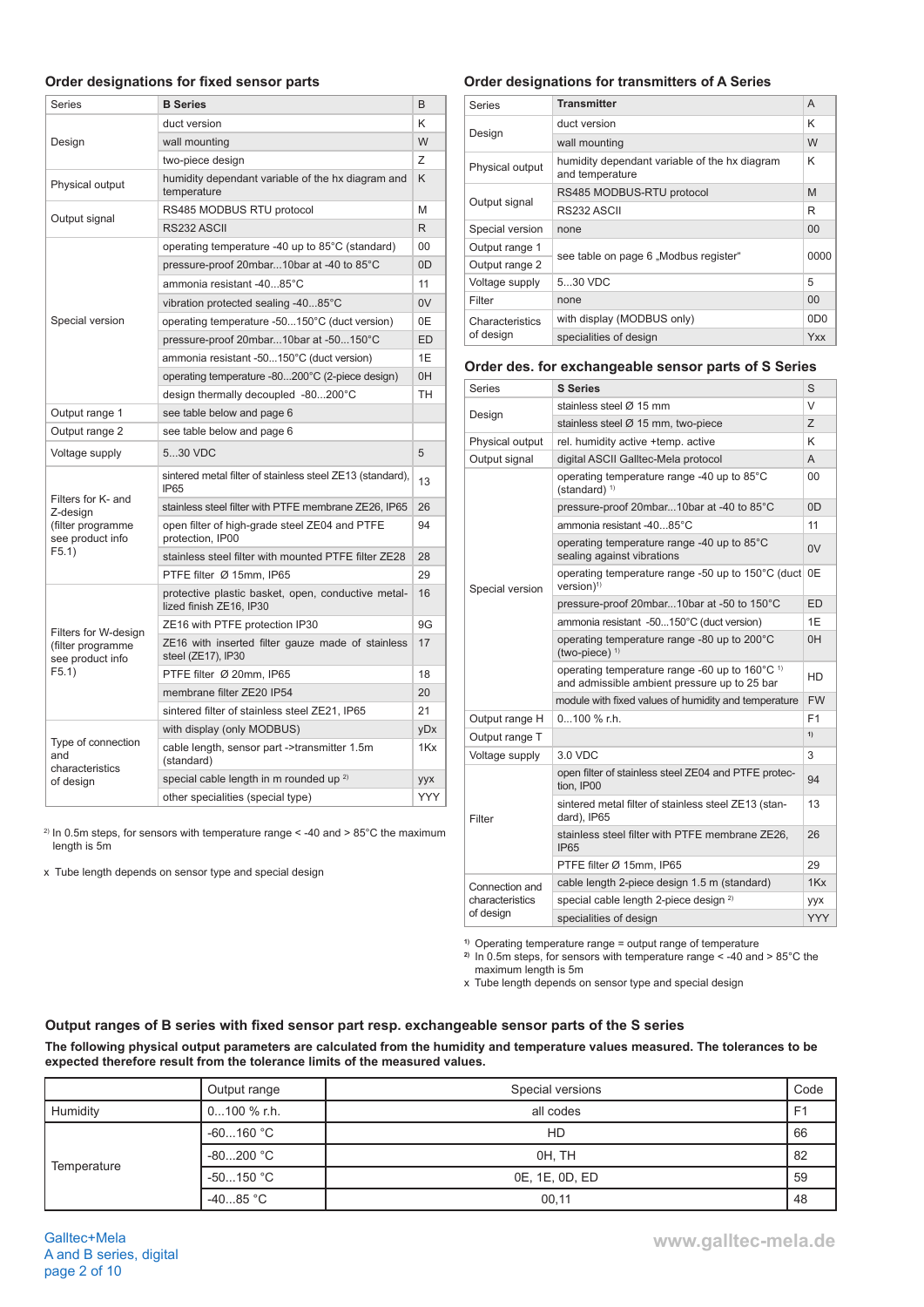### **Mounting and user information**

| <b>Mounting</b><br>position            | Install the sensor at a place where characteristic levels of humidity occur. Avoid installation next to heaters,<br>doors or on outer walls. Avoid places exposed to the sun.<br>The position the sensor is mounted in (horizontal, vertical) does not matter. However, it should be mounted<br>in such a way that no water can get into it. We recommend that you lay the connection lines in a loop so that<br>any water that may be present can run off.<br>Please note the maximum permissible ambient temperature for the sensor part and transmitter when installing it. |
|----------------------------------------|--------------------------------------------------------------------------------------------------------------------------------------------------------------------------------------------------------------------------------------------------------------------------------------------------------------------------------------------------------------------------------------------------------------------------------------------------------------------------------------------------------------------------------------------------------------------------------|
| Connection                             | The electrical connection must be carried out by qualified personnel only.                                                                                                                                                                                                                                                                                                                                                                                                                                                                                                     |
|                                        | The transmitters of the AB-Series contain components, which can be damaged by the effects of electrical fields<br>or by charge equalisation when touched. Protective measures must be taken when mounting them (ESD).                                                                                                                                                                                                                                                                                                                                                          |
|                                        | Pay attention to the load according to the operating voltage when using sensors with a current output.                                                                                                                                                                                                                                                                                                                                                                                                                                                                         |
|                                        | Lines to and from the sensor must not be installed parallel to strong electromagnetical fields.                                                                                                                                                                                                                                                                                                                                                                                                                                                                                |
|                                        | If there is any chance of an electrical surge, please install surge protection devices.                                                                                                                                                                                                                                                                                                                                                                                                                                                                                        |
| Dew formation                          | Dew formation and splashes do not damage the sensor, although corrupted measurement readings are recorded<br>until all the moisture on and directly around the sensor element has dried up.                                                                                                                                                                                                                                                                                                                                                                                    |
| <b>Dust</b>                            | Dust and other solid particles do not damage the humidity sensor element, however, if there is an accumulation<br>of dust on it, the dynamic behaviour could be impaired.                                                                                                                                                                                                                                                                                                                                                                                                      |
| Cleaning<br>the filters                | Contaminated filters and protective baskets can be carefully unscrewed for cleaning. Do not refit the filter<br>attachment unless it is completely dry, to avoid measuring errors. Take care not to touch the sensitive humidity<br>sensor element.<br>Please note that the sensor is only able to measure accurately once the filter and the sensor element are fully dry.                                                                                                                                                                                                    |
| <b>Cleaning the</b><br>sensing element | Loose dirt can be removed from the moisture sensor element by careful blowing or rinsing with distilled water.<br>Take care not to touch the sensitive humidity sensor element.                                                                                                                                                                                                                                                                                                                                                                                                |
| Damaging<br><b>influences</b>          | Depending on their type and concentration, aggressive media containing solvents can cause incorrect readings<br>or cause the sensor to fail.<br>Substances deposited on the sensor element (e.g. fats, oils, resin aerosols, paint aerosols, smoke deposits etc.)<br>are harmful as they eventually form a water-repellent film or deteriorate the dynamic behaviour of the sensor.<br>This also applies for the contamination of the PTFE filter for the sensing element (9G) with these substances.                                                                          |
| <b>Check</b><br>functioning            | In order to check functioning in the place of installation, we recommend that you use our<br>ZE31/1-x type humidity standards (accessories).                                                                                                                                                                                                                                                                                                                                                                                                                                   |

### **Working range for humidity and temperature**



<sup>1)</sup> In continuous operation mode, the elements should be used up to an absolute humidity level which corresponds to a dewpoint temperature not exceeding 60°C. The elements can be used at dew-point temperatures of up to 90°C during short work cycles (e.g. in a control process).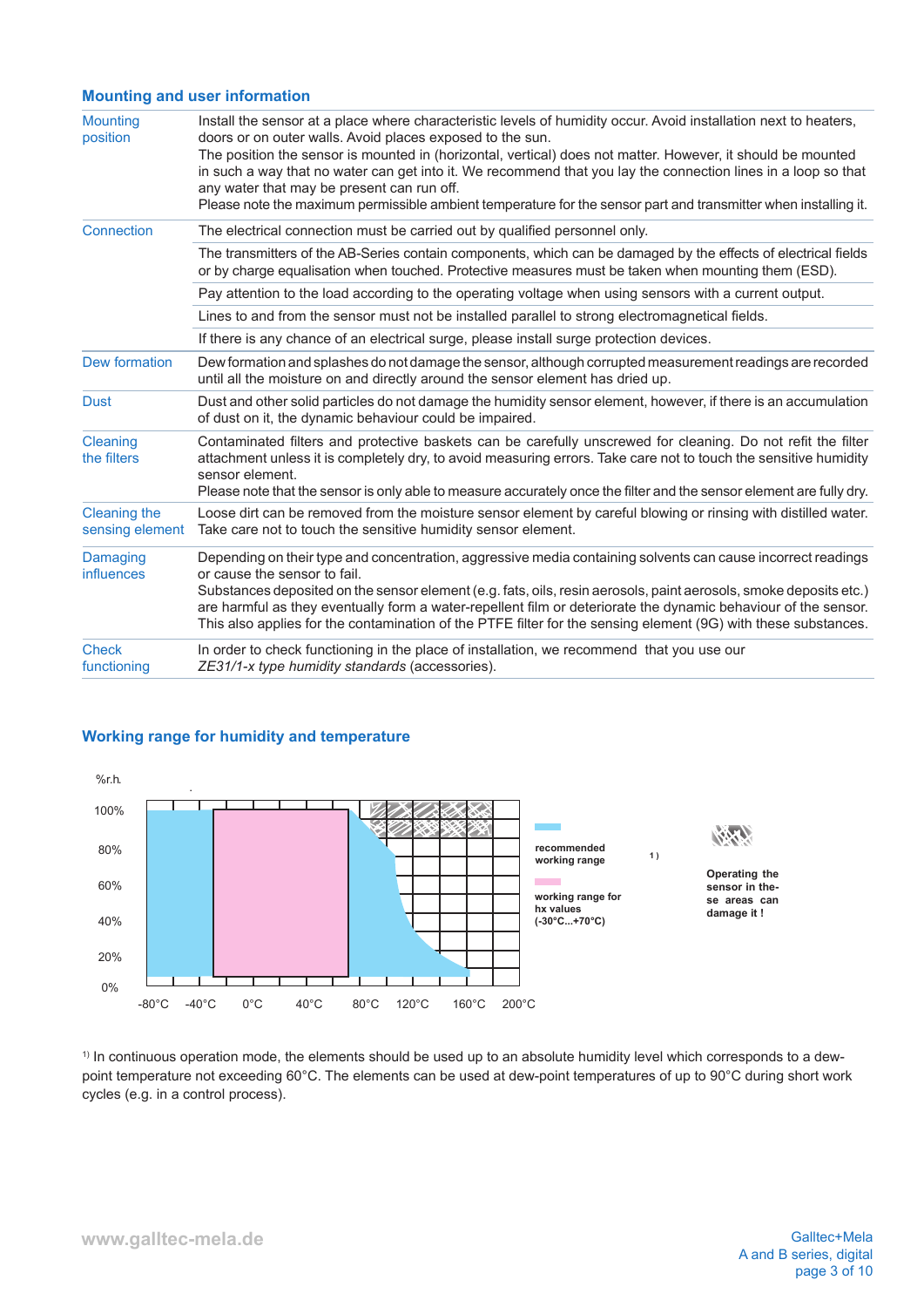# **Dimensions A Series**

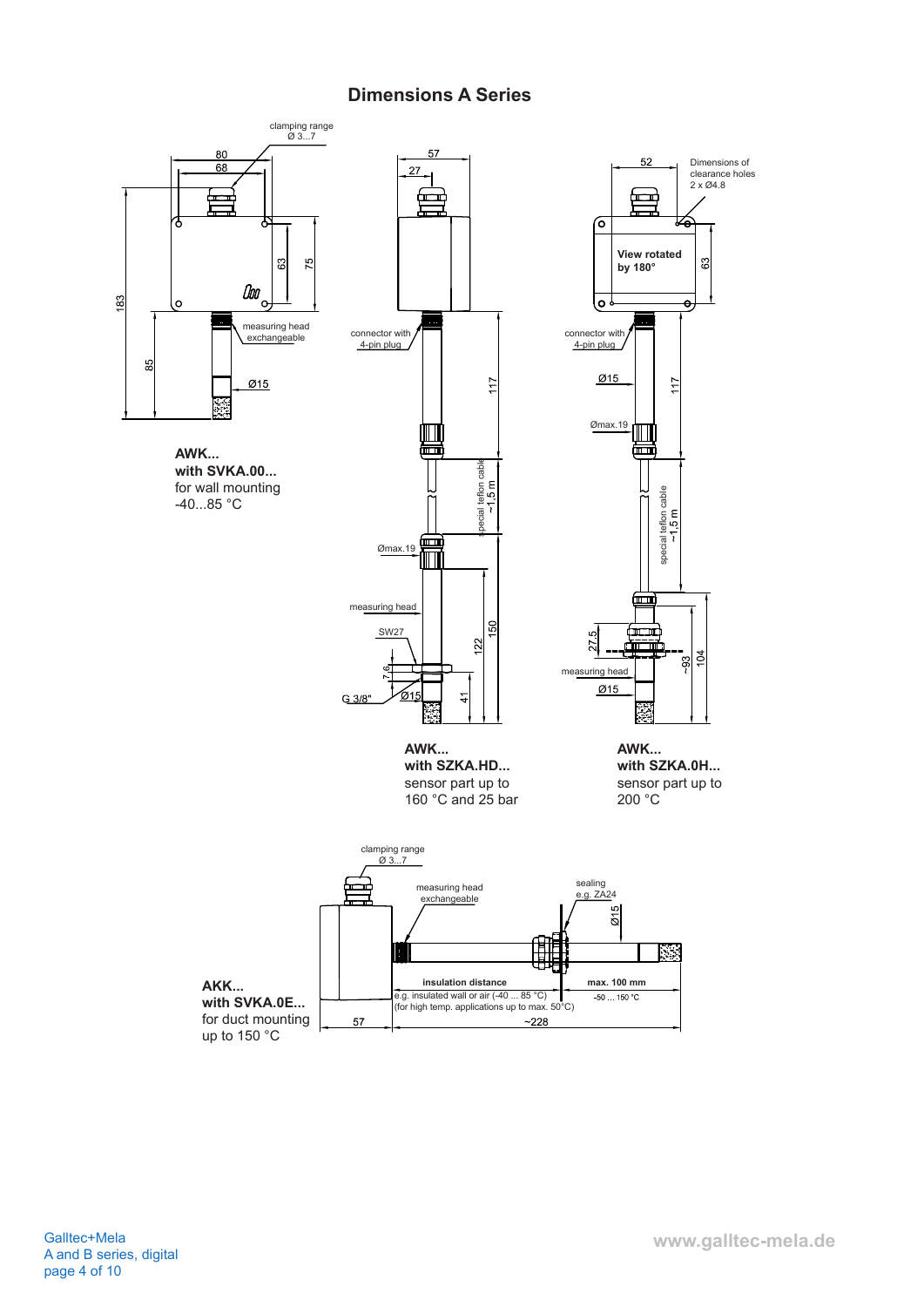# **Dimensions B Series**

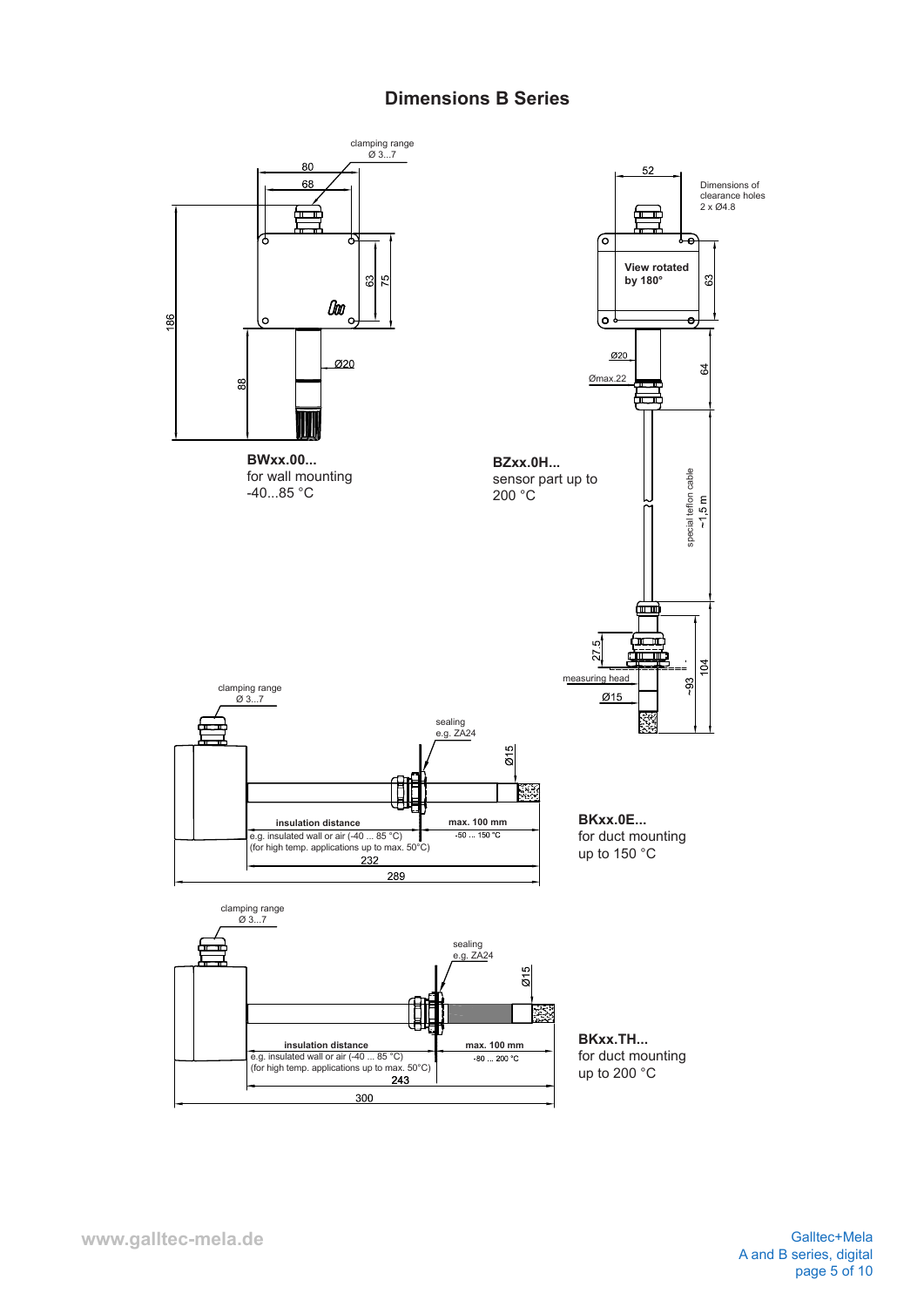# **Notes on sensors with MODBUS-RTU**

# **Serial interface**

The following parameters are possible for data transfer via the RS485 interface :

- Baud rate: 38400 / 19200 / 9600 / 4800 / 2400 / 1200 / 600
- Pata bits: 8<br>Parity: N
- $N / E / O$ <br> $1 / 2$
- Stop bits:

Modus 19200@8N2 is pre-defined.

| Register                | Datentyp | Value                                 | Permission         |
|-------------------------|----------|---------------------------------------|--------------------|
| $\mathsf{O}\xspace$     | FLOAT32  | temperature (°C)                      |                    |
| $\mathbf 1$             |          |                                       |                    |
| $\mathbf 2$             | UNIT16   | alarm code temperature                |                    |
| 3                       | FLOAT32  | relative humidity (%RH)               |                    |
| $\overline{\mathbf{4}}$ |          |                                       |                    |
| 5                       | UNIT16   | alarm code humidity                   |                    |
| 6                       | UNIT32   | serial number sensor part             |                    |
| $\overline{7}$          |          |                                       |                    |
| 8                       | UNIT32   | serial number transmitter             |                    |
| 9                       |          |                                       |                    |
| $10$                    | FLOAT32  | wet-bulb temperature (°C)             | readable           |
| 11                      |          |                                       |                    |
| 12                      | FLOAT32  | enthalpy (kJ/kg)                      |                    |
| 13                      |          |                                       |                    |
| 14                      | FLOAT32  | mixing ratio (g/kg)                   |                    |
| 15                      |          |                                       |                    |
| 16                      | FLOAT32  | absolute humidity (g/m <sup>3</sup> ) |                    |
| 17                      |          |                                       |                    |
| 18                      | FLOAT32  | wet-bulb temperature (°C)             |                    |
| 19                      |          |                                       |                    |
| 20                      | UNIT16   | alarm code hx processor               |                    |
| 205                     | UNIT16   | modbus address                        | read and writeable |

Table 1 - Modbus register

The word order of data types which extend over several Modbus registers is Little Endian. This means that the low byte word is in the lower register and the high byte word is in the higher register.

## **Operation**

The measured values for relative humidity, temperature and the corresponding alarm codes, along with the probe serial number, are transferred continuously to the transmitter and saved in registers 0…7. Sensors with a screen show both measured values. If one of the two alarm codes is not working correctly, the screen display will begin to flash. If the probe and transmitter are not permanently linked, the display will again flash to signal a missing or faulty sensor. Instead of the measured value, the screen will then display "----". If the devices are permanently linked, a faulty probe will be signalled in the same way. Registers 8 and 9 contain the transmitter's fixed serial number. In the case of one-piece sensors, both serial numbers are identical. If an hx value is scanned from registers 10...19, this is recalculated at the time of the scan, based on the current temperature and the relative humidity. The hx processor emits an alarm code if the values for temperature or relative humidity are outside the permissible input range. No calculation is made in this case, and the register displays the last valid value for each variable.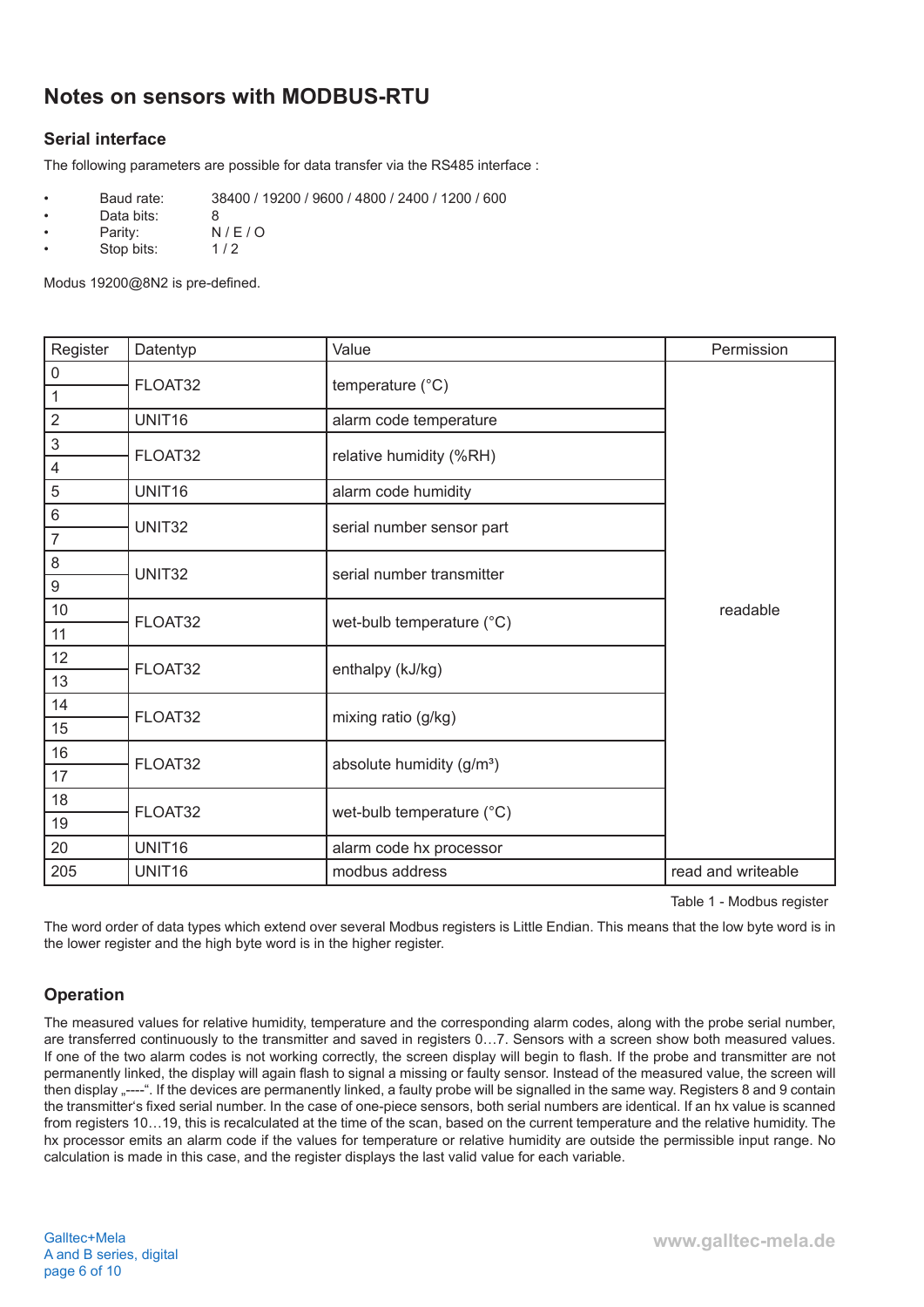Table 2 lists all the possible alarm register values when measuring temperature (reg. no. 2).

| Alarm code | Meaning                                              |
|------------|------------------------------------------------------|
|            | no alarm, the temperature value is within the limits |
|            | temperature range of the measuring head exceeded     |
|            | below temperature range of the measuring head        |
|            | Wire break or no sensor element detected             |
|            | short circuit at PT1000 (resistance < 500 Ohm)       |

Table 2 - alarm codes temperature

Table 3 lists all the possible alarm register values when measuring humidity (reg. no. 5).

| Alarm code | Meaning                                           |
|------------|---------------------------------------------------|
|            | no alarm, the humidity value is within the limits |
|            | humidity range of the measuring head exceeded     |
|            | below humidity range of the measuring head        |
|            | Wire break or no sensor element detected          |
|            | humidity element defective                        |

Table 3 - alarm codes humidity

Table 4 lists all the possible alarm register values of the hx processor (reg. no. 20).

| Alarm code | Meaning                                      |
|------------|----------------------------------------------|
|            | no alarm, input values are within the limits |
|            | one or more input values exceeded            |
|            | one or more input values below limit         |
|            | hx processor deactivated                     |

Table 4 - alarm codes hx processor

The Modbus address can be modified at any time via write access to the address register (reg. no. 205). Permissible slave addresses are within the 1...247 range. Using address 0 as a slave address is not permissible. Addresses within the 248…255 range are reserved for special Modbus services and their use as a slave address is not permissible either. Address 1 is pre-defined.

### **Configuration of Modbus parameters**

In standard mode (and in the network if required), the Modbus address for all sensors can be modified by entering an appropriate write command. The write command will still be acknowledged using the old address. The sensor can then be accessed immediately via the new address.

Further configuration of Modbus parameters, such as address, baud rate, parity and stop bits is only possible with a suitable setup cable for the relevant sensor type (see accessories on p. 10). These settings are then made from a PC via the *ModSens-Setup* software available for download. For this, the sensors must not be in the network.

### **Aligning the sensors**

The sensors can also be aligned, thing which is made from a PC using the *UserCalib-Wizard* software, which is available as a free download. To connect the sensors to a PC you need the same cable set as described in "configuration of modbus parameters".

The above mentioned software is available on our Homepage as a free download (http://melasensor.de/download/).

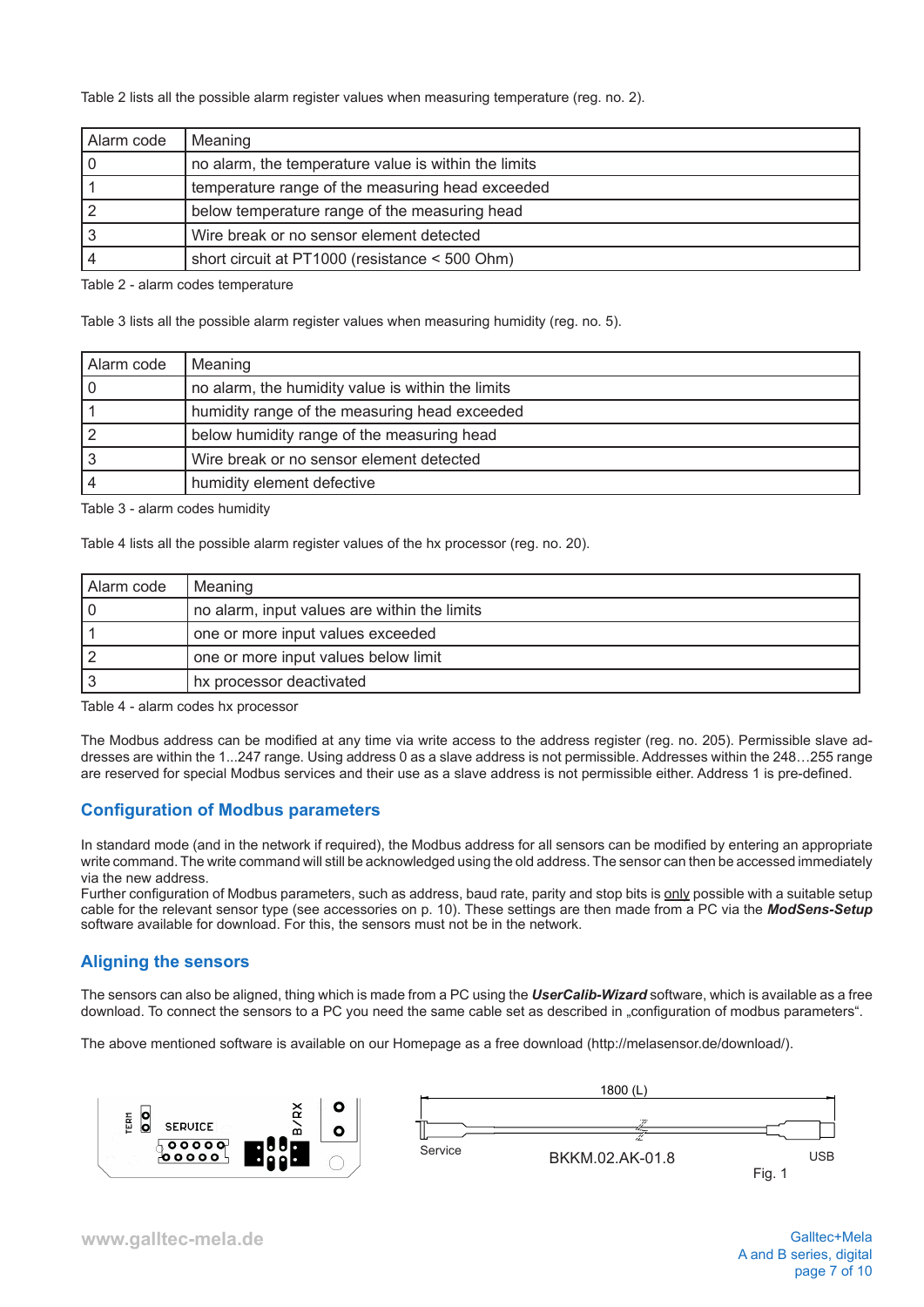# **Operation**

To connect directly to a PC, all you need is an integrated RS485 interface or an external adaptor. Mains power can also often be supplied in this way. A software program such as Modbus Poll will then assume the role of the master

Further measures must be taken for more challenging applications in the network, for long distances and/or in environments with electromagnetic interference. The bus must be designed in a daisy chain structure without spurs. The data line must be designed as a screened and twisted pair. The first and the last bus nodes must be terminated. If DC termination is sufficient, the integrated resistance of 135Ω can be switched between A and B – provided this is available on the relevant model. To do this, switch the TERM jumper in the appliance (see Fig. 1 on page 7) to the corresponding position. If you have to use transmission line polarisation, we advise against using DC termination. Instead you should use AC termination. The required series connection for the resistor and the capacitor can then be switched between A and B on the second data line pair of the connection cable. A Mela Modbus sensor according to the RS485 standard represents 1/8 unity load. If the network only contains sensors in this impedance category, 256 bus nodes are theoretically possible instead of 32. However, due to the available address space, in practice the number reduces to 247.

The scanning interval should not exceed 2 seconds across the entire network.

For further informationen see http://www.modbus.org/ .

# **Notes on sensors with RS232**

## **Serial interface**

The data transfer via the RS232 interface is effected with the following parameters:

| Baud rate: | 9600 |
|------------|------|
| Data bits: | 8    |
| Parity:    | N    |

| .          |  |
|------------|--|
| Stop bits: |  |

If power is also supplied to the sensor via the interface, the RTS and DTR signals must also be permanently enabled. ASCII protocol

Approximately every 3 seconds (approx. 5 sec in case of an error), the sensor transmits a character string containing the measured values for relative humidity, temperature and the corresponding alarm codes and serial numbers. A checksum ensures the validity. The output character string has a constant length of 41 characters in the following format:

@T;<Sign>;<Temperature>;<Alarmcode>;F;<Humidity>;<Alarmcode>;<Serialnumber>;<Sum>\r\n

The individual characters and fields have the following meanings:

|                                                           | Begins a protocol frame                                                                                         |  |
|-----------------------------------------------------------|-----------------------------------------------------------------------------------------------------------------|--|
| "@"<br>"T"                                                | Marks the temperature value                                                                                     |  |
| "F"                                                       | Marks the humidity value                                                                                        |  |
| u.,                                                       | Separator                                                                                                       |  |
| "\r"                                                      | Carriage Return                                                                                                 |  |
| "\n"                                                      | Line Feed                                                                                                       |  |
| <sign><br/>Temperature plus/minus sign, "+" or "-"</sign> |                                                                                                                 |  |
| <temperature></temperature>                               | 5 characters, two integer places, two decimal places from "0"  "9",                                             |  |
| Comma symbol is "."                                       |                                                                                                                 |  |
| <alarmcode></alarmcode>                                   | 3 characters, "A00"  "A04"                                                                                      |  |
| <humidity></humidity>                                     | 6 characters, three integer places, two decimal places from $0^{\circ}$ $0^{\circ}$ , comma symbol is $\cdot$ . |  |
| <serialnumber></serialnumber>                             | 8 characters from $.0^{\circ}$ $.9^{\circ}$                                                                     |  |
| <sum></sum>                                               | 2 characters from "0" $\dots$ "9" or "A" $\dots$ "F"                                                            |  |
| $E$ vamplaat                                              |                                                                                                                 |  |

Examples:

| -1: | @T;+021.37;A00;F;038.92;A00;12345678;38\r\n |
|-----|---------------------------------------------|
| 2:  | @T;+018.97;A00;F;099.54;A00;00251979;0A\r\n |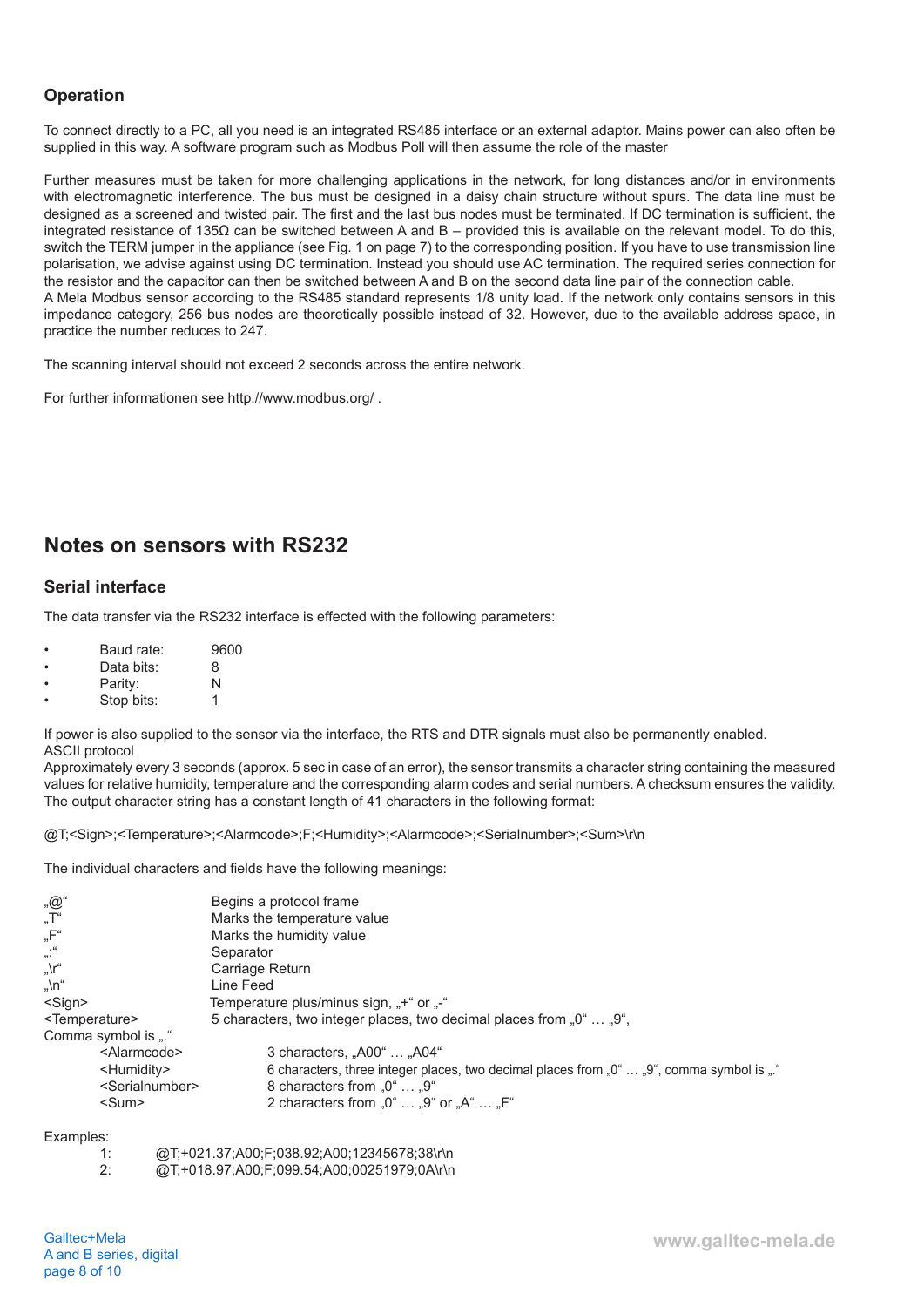Table 1 lists all the possible values when measuring temperature

| Alarm code | Meaning                                                    |  |
|------------|------------------------------------------------------------|--|
| A00        | No alarm, the temperatur value is within the limits        |  |
| A01        | Temperature measuring range of the measuring head exceeded |  |
| A02        | Below temperature measuring range of the measuring head    |  |
| A03        | Wire break or no sensor element detected                   |  |
| A04        | Short circuit at PT1000 (resistance < 500 Ohm)             |  |

Table 2 lists all the possible values when measuring humidity

| Alarm code | Meaning                                           |
|------------|---------------------------------------------------|
| A00        | no alarm, the humidity value is within the limits |
| A01        | humidity range of the measuring head exceeded     |
| A02        | below humidity range of the measuring head        |
| A03        | Wire break or no sensor element detected          |
| A04        | humidity element defective                        |

The checksum is calculated according to the following algorithm with reference to example 1:

- 1. Add up the decimal representation of all ASCII characters from "@" to the final ";"  $64 \binom{1}{20}$  + 84  $\binom{1}{3}$  + 59  $\binom{1}{2}$  + 43  $\binom{1}{3}$  + 48  $\binom{1}{2}$  + 50  $\binom{2}{3}$  +  $\ldots$  + 54  $\binom{1}{2}$  + 55  $\binom{1}{3}$  + 56  $\binom{1}{3}$  + 59  $\binom{1}{3}$  = 1991
- 2. Divide this sum by 256 to find the remainder 1991 % 256 = 199
- 3. Subtract the remainder from 255  $255 - 199 = 56$
- 4. Interpret the decimal result as a hexadecimal number  $56 = 38$ <sub>hox</sub>
- 5. Compare the individual hexadecimal numbers with the transmitted ASCII characters of the checksum  $38_{\text{hex}} \rightarrow .3$ " &  $.8$ "  $\sqrt{ }$

## **Connection diagram RS232 and RS485**





AW(K)KM...